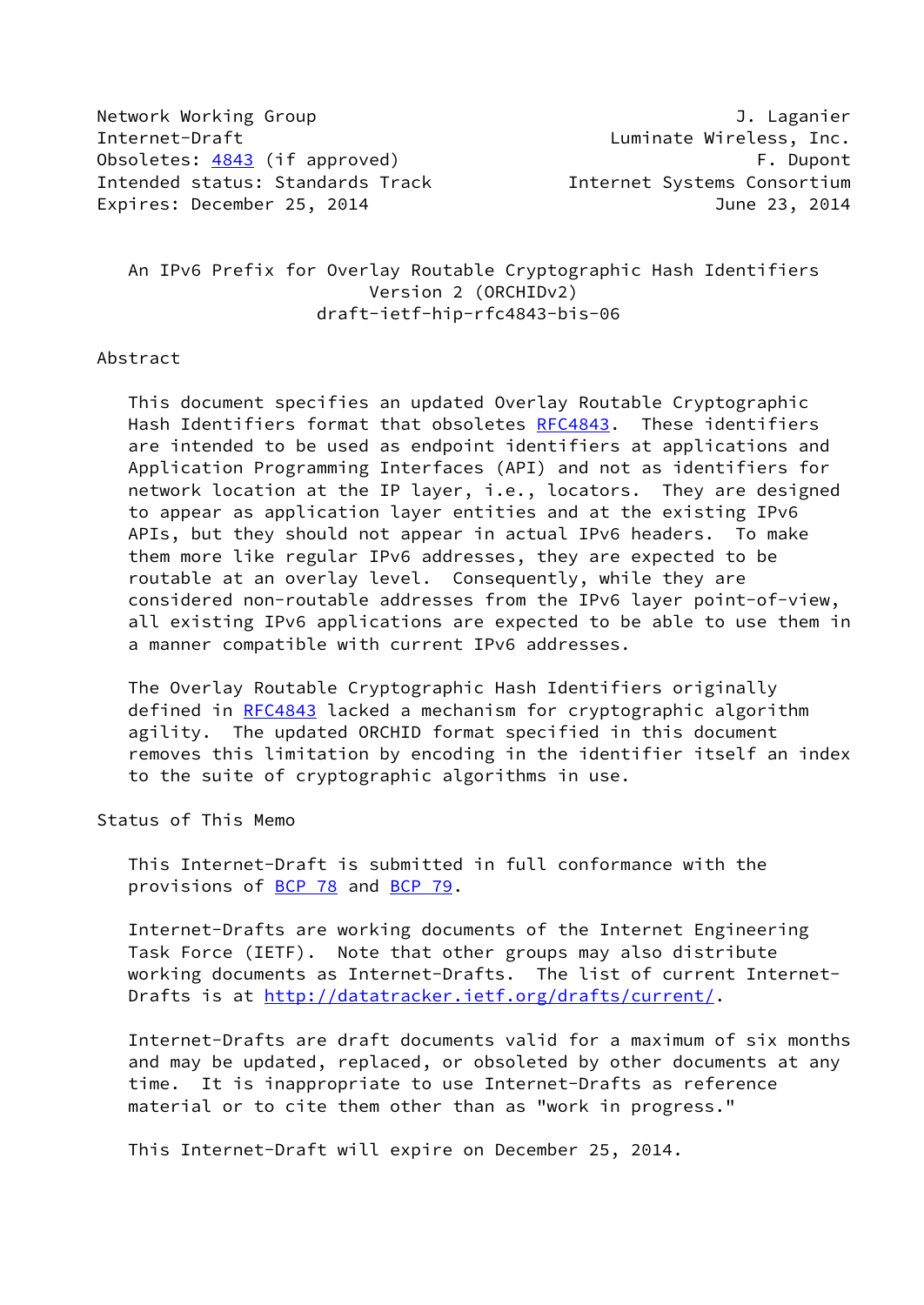<span id="page-1-1"></span>Internet-Draft Cryptographic Hash IDentifiers(ORCHIDv2) June 2014

## Copyright Notice

 Copyright (c) 2014 IETF Trust and the persons identified as the document authors. All rights reserved.

This document is subject to **[BCP 78](https://datatracker.ietf.org/doc/pdf/bcp78)** and the IETF Trust's Legal Provisions Relating to IETF Documents [\(http://trustee.ietf.org/license-info](http://trustee.ietf.org/license-info)) in effect on the date of publication of this document. Please review these documents carefully, as they describe your rights and restrictions with respect to this document. Code Components extracted from this document must include Simplified BSD License text as described in Section 4.e of the Trust Legal Provisions and are provided without warranty as described in the Simplified BSD License.

# Table of Contents

|                                                                | $\overline{2}$ |
|----------------------------------------------------------------|----------------|
| Rationale and Intent<br>1.1.                                   | $\overline{3}$ |
| 1.2.                                                           | $\overline{4}$ |
| Expected use of ORCHIDs<br>1.3.                                | $\overline{5}$ |
| 1.4.                                                           | $\overline{5}$ |
|                                                                | $\overline{5}$ |
| Cryptographic Hash Identifier Construction<br>$\overline{2}$ . | $\overline{5}$ |
| Routing and Forwarding Considerations $\cdots$<br>3.           | $\overline{1}$ |
| $\overline{4}$ .                                               | 8              |
| 5.                                                             | 8              |
| 6.                                                             | 9              |
| 7.                                                             | 9              |
| 8.                                                             | 9              |
| 9.                                                             | 10             |
| Normative references<br>9.1.                                   | 10             |
| 9.2. Informative references                                    | 10             |
| Appendix A. Collision Considerations                           | 11             |
| Appendix B. Changes from RFC 4843                              | 11             |
|                                                                |                |

### <span id="page-1-0"></span>[1](#page-1-0). Introduction

 This document introduces Overlay Routable Cryptographic Hash Identifiers (ORCHID), a new class of IP address-like identifiers. These identifiers are intended to be globally unique in a statistical sense (see  $Appendix A)$ , non-routable at the IP layer, and routable at some overlay layer. The identifiers are securely bound, via a secure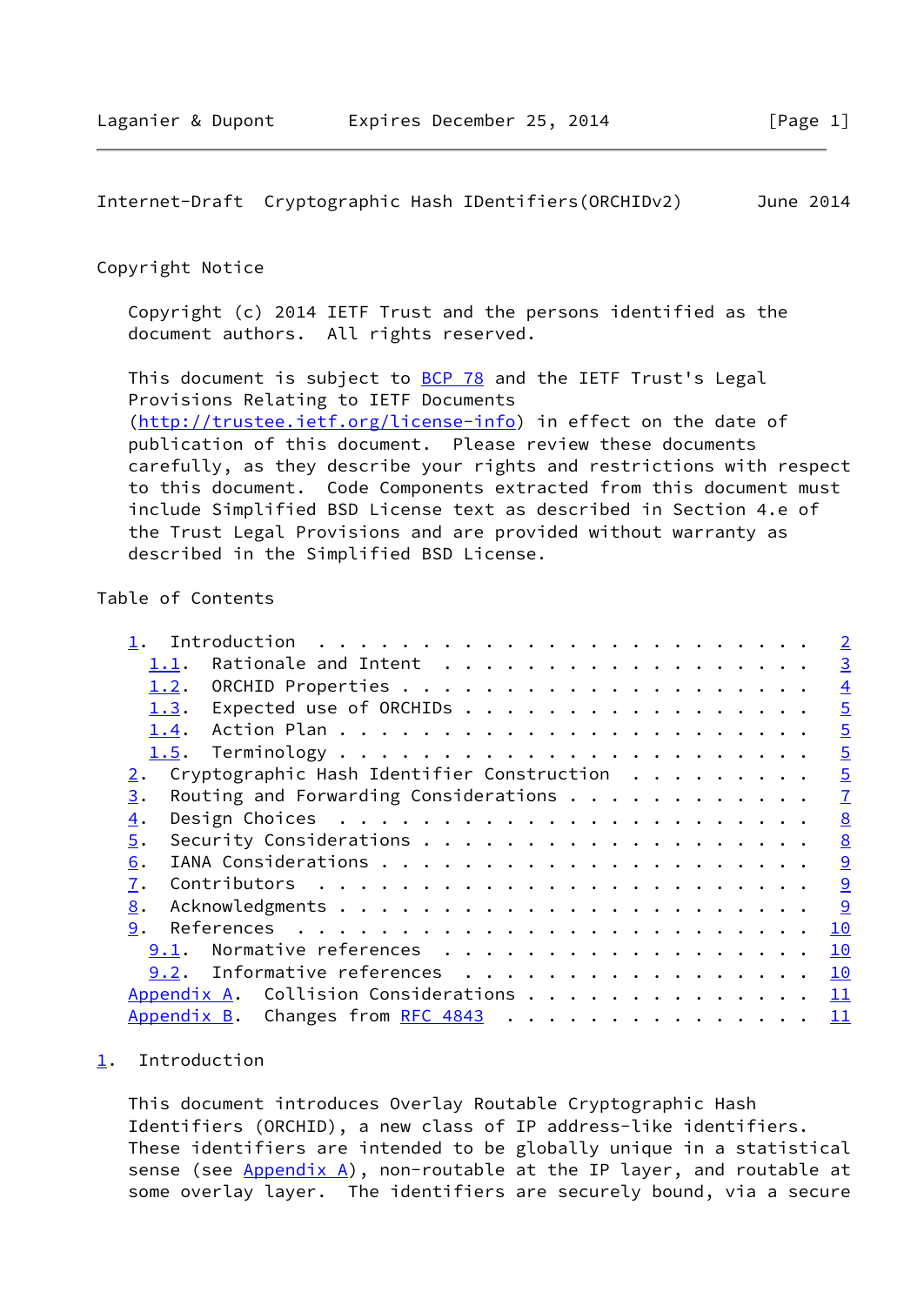hash function, to the concatenation of an input bitstring and a context tag. Typically, but not necessarily, the input bitstring will include a suitably encoded public cryptographic key.

| Laganier & Dupont |  | Expires December 25, 2014 |  | [Page 2] |  |
|-------------------|--|---------------------------|--|----------|--|
|                   |  |                           |  |          |  |

<span id="page-2-1"></span>Internet-Draft Cryptographic Hash IDentifiers(ORCHIDv2) June 2014

### <span id="page-2-0"></span>[1.1](#page-2-0). Rationale and Intent

 These identifiers are expected to be used at the existing IPv6 Application Programming Interfaces (API) and application protocols between consenting hosts. They may be defined and used in different contexts, suitable for different overlay protocols. Examples of these include Host Identity Tags (HIT) in the Host Identity Protocol (HIP) [[I-D.ietf-hip-rfc5201-bis\]](#page-10-4) and Temporary Mobile Identifiers (TMI) for Mobile IPv6 Privacy Extension [\[PRIVACYTEXT](#page-10-5)].

 As these identifiers are expected to be used along with IPv6 addresses at both applications and APIs, co-ordination is desired to make sure that an ORCHID is not inappropriately taken for a regular IPv6 address and vice versa. In practice, allocation of a separate prefix for ORCHIDs seems to suffice, making them compatible with IPv6 addresses at the upper layers while simultaneously making it trivial to prevent their usage at the IP layer.

 While being technically possible to use ORCHIDs between consenting hosts without any co-ordination with the IETF and the IANA, the IETF would consider such practice potentially dangerous. A specific danger would be realised if the IETF community later decided to use the ORCHID prefix for some different purpose. In that case, hosts using the ORCHID prefix would be, for practical purposes, unable to use the prefix for the other new purpose. That would lead to partial balkanisation of the Internet, similar to what has happened as a result of historical hijackings of non-RFC 1918 [\[RFC1918](https://datatracker.ietf.org/doc/pdf/rfc1918)] IPv4 addresses for private use.

 The whole need for the proposed allocation grows from the desire to be able to use ORCHIDs with existing applications and APIs. This desire leads to the potential conflict, mentioned above. Resolving the conflict requires the proposed allocation.

 One can argue that the desire to use these kinds of identifiers via existing APIs is architecturally wrong, and there is some truth in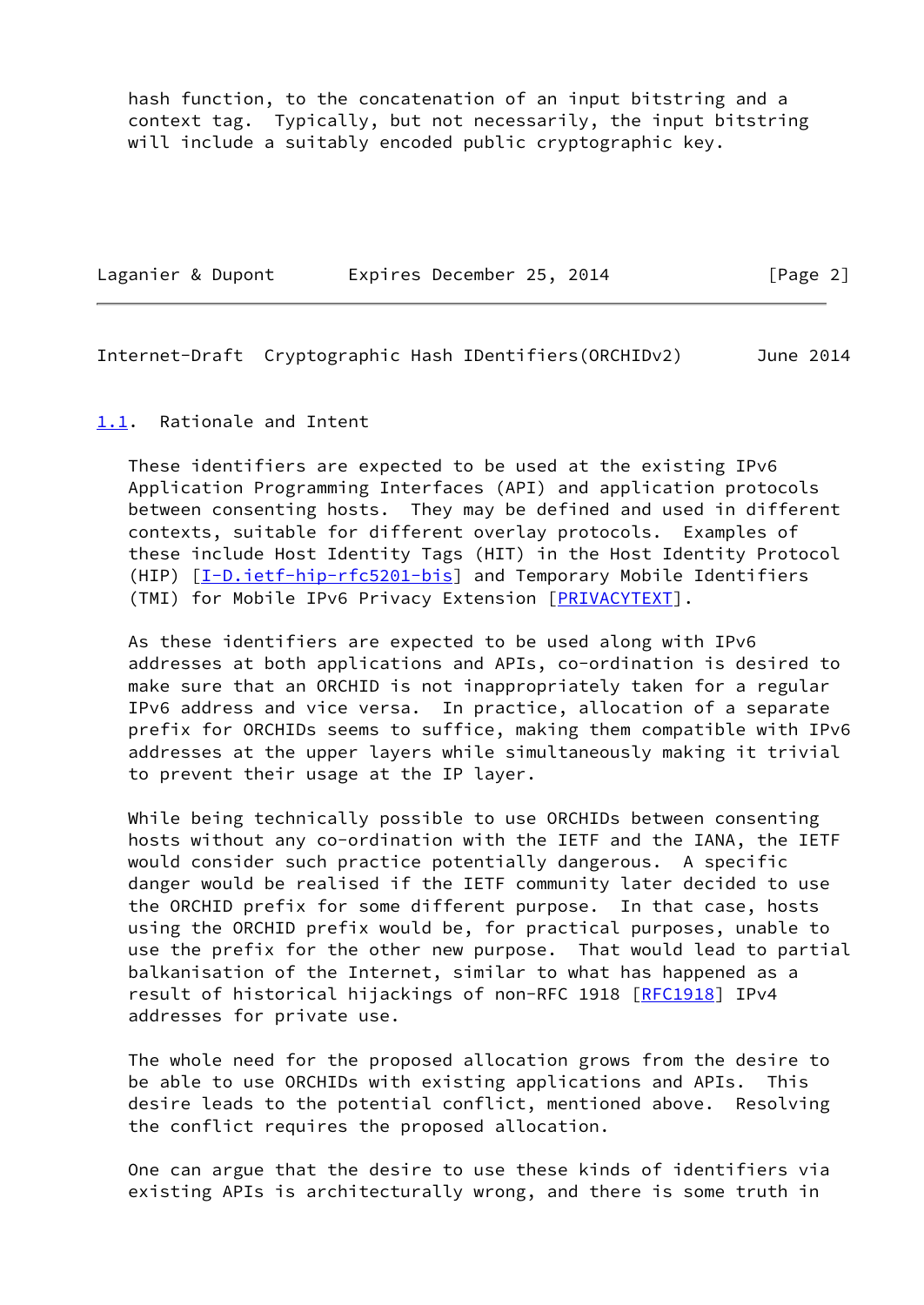that argument. Indeed, it would be more desirable to introduce a new API and update all applications to use identifiers, rather than locators, via that new API. That is exactly what we expect to happen in the long run.

 However, given the current state of the Internet, we do not consider it viable to introduce any changes that, at once, require applications to be rewritten and host stacks to be updated. Rather than that, we believe in piece-wise architectural changes that require only one of the existing assets to be touched. ORCHIDs are designed to address this situation: to allow people to implement with protocol stack extensions, such as secure overlay routing, HIP, or

| Laganier & Dupont | Expires December 25, 2014 | [Page 3] |
|-------------------|---------------------------|----------|
|-------------------|---------------------------|----------|

<span id="page-3-1"></span>Internet-Draft Cryptographic Hash IDentifiers(ORCHIDv2) June 2014

 Mobile IP privacy extensions, without requiring them to update their applications. The goal is to facilitate large-scale deployments with minimum user effort.

 For example, there already exists, at the time of this writing, HIP implementations that run fully in user space, using the operating system to divert a certain part of the IPv6 address space to a user level daemon for HIP processing. In practical terms, these implementations are already using a certain IPv6 prefix for differentiating HIP identifiers from IPv6 addresses, allowing them both to be used by the existing applications via the existing APIs.

 The Overlay Routable Cryptographic Hash Identifiers originally defined in [[RFC4843\]](https://datatracker.ietf.org/doc/pdf/rfc4843) lacked a mechanism for cryptographic algorithm agility. The updated ORCHID format specified in this document removes this limitation by encoding in the identifier itself an index to the suite of cryptographic algorithms in use.

 Because the updated ORCHIDv2 format is not backward compatible with the earlier one, IANA is requested to allocate a new 28-bit prefix out of the IANA IPv6 Special Purpose Address Block, namely 2001:0000::/23, as per [\[RFC6890](https://datatracker.ietf.org/doc/pdf/rfc6890)]. The prefix that was temporarily allocated for the experimental ORCHID was returned to IANA in March 2014 [\[RFC4843](https://datatracker.ietf.org/doc/pdf/rfc4843)].

<span id="page-3-0"></span>[1.2](#page-3-0). ORCHID Properties

ORCHIDs are designed to have the following properties: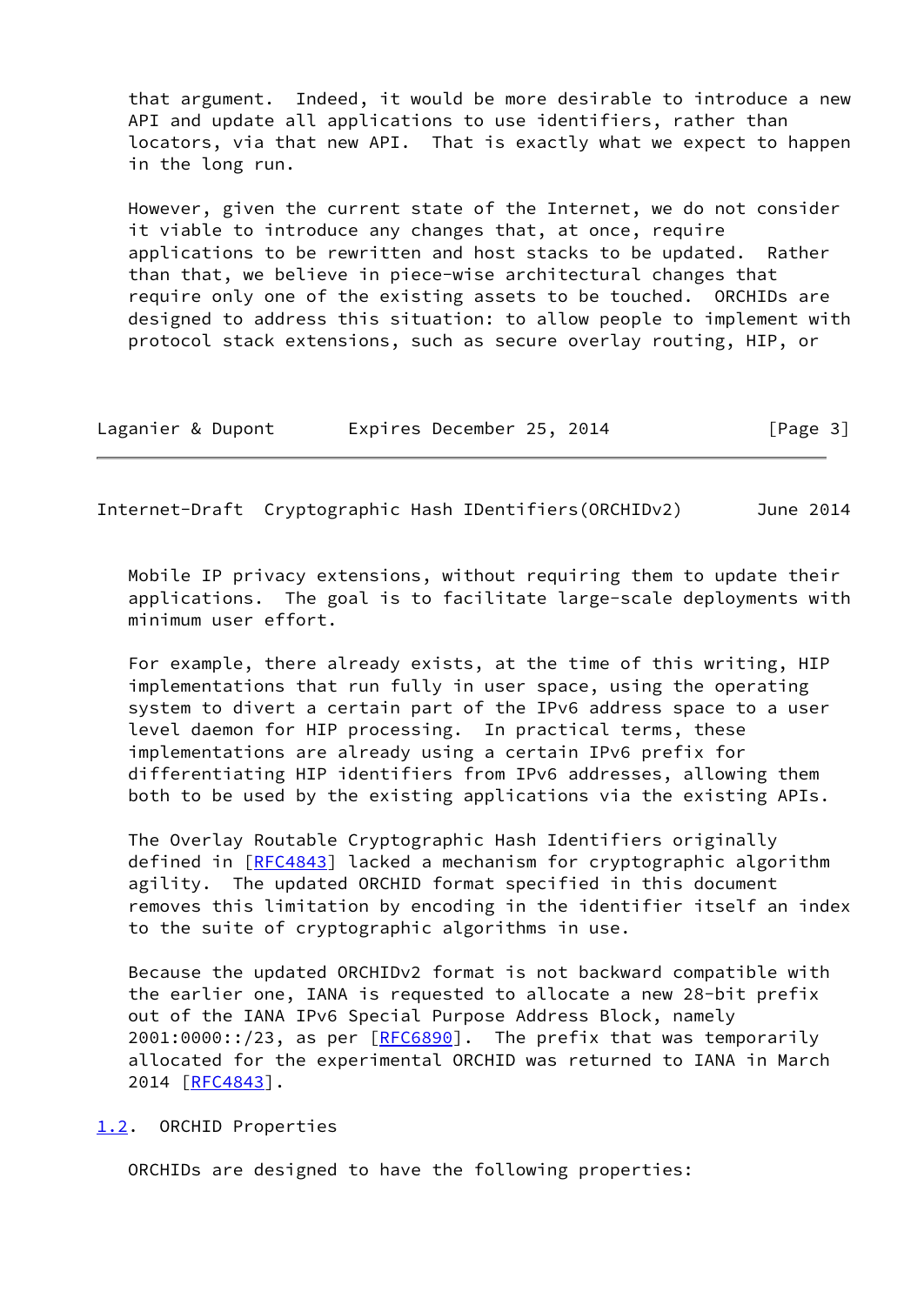- o Statistical uniqueness; also see [Appendix A](#page-11-0)
- o Secure binding to the input parameters used in their generation (i.e., the context identifier and a bitstring).
- o Aggregation under a single IPv6 prefix. Note that this is only needed due to the co-ordination need as indicated above. Without such co-ordination need, the ORCHID namespace could potentially be completely flat.
- o Non-routability at the IP layer, by design.
- o Routability at some overlay layer, making them, from an application point of view, semantically similar to IPv6 addresses.

 As mentioned above, ORCHIDs are intended to be generated and used in different contexts, as suitable for different mechanisms and protocols. The context identifier is meant to be used to differentiate between the different contexts; see [Appendix A](#page-11-0) for a

| Laganier & Dupont | Expires December 25, 2014 | [Page 4] |  |
|-------------------|---------------------------|----------|--|
|-------------------|---------------------------|----------|--|

<span id="page-4-1"></span>Internet-Draft Cryptographic Hash IDentifiers(ORCHIDv2) June 2014

 discussion of the related API and kernel level implementation issues, and [Section 4](#page-7-1) for the design choices explaining why the context identifiers are used.

<span id="page-4-0"></span>[1.3](#page-4-0). Expected use of ORCHIDs

 Examples of identifiers and protocols that are expected to adopt the ORCHID format include Host Identity Tags (HIT) in the Host Identity Protocol [\[I-D.ietf-hip-rfc5201-bis](#page-10-4)] and the Temporary Mobile Identifiers (TMI) in the Simple Privacy Extension for Mobile IPv6 [\[PRIVACYTEXT](#page-10-5)]. The format is designed to be extensible to allow other experimental proposals to share the same namespace.

# <span id="page-4-2"></span>[1.4](#page-4-2). Action Plan

 This document requests IANA to allocate a prefix out of the IPv6 addressing space for Overlay Routable Cryptographic Hash Identifiers.

<span id="page-4-3"></span>[1.5](#page-4-3). Terminology

 The key words "MUST", "MUST NOT", "REQUIRED", "SHALL", "SHALL NOT", "SHOULD", "SHOULD NOT", "RECOMMENDED", "MAY", and "OPTIONAL" in this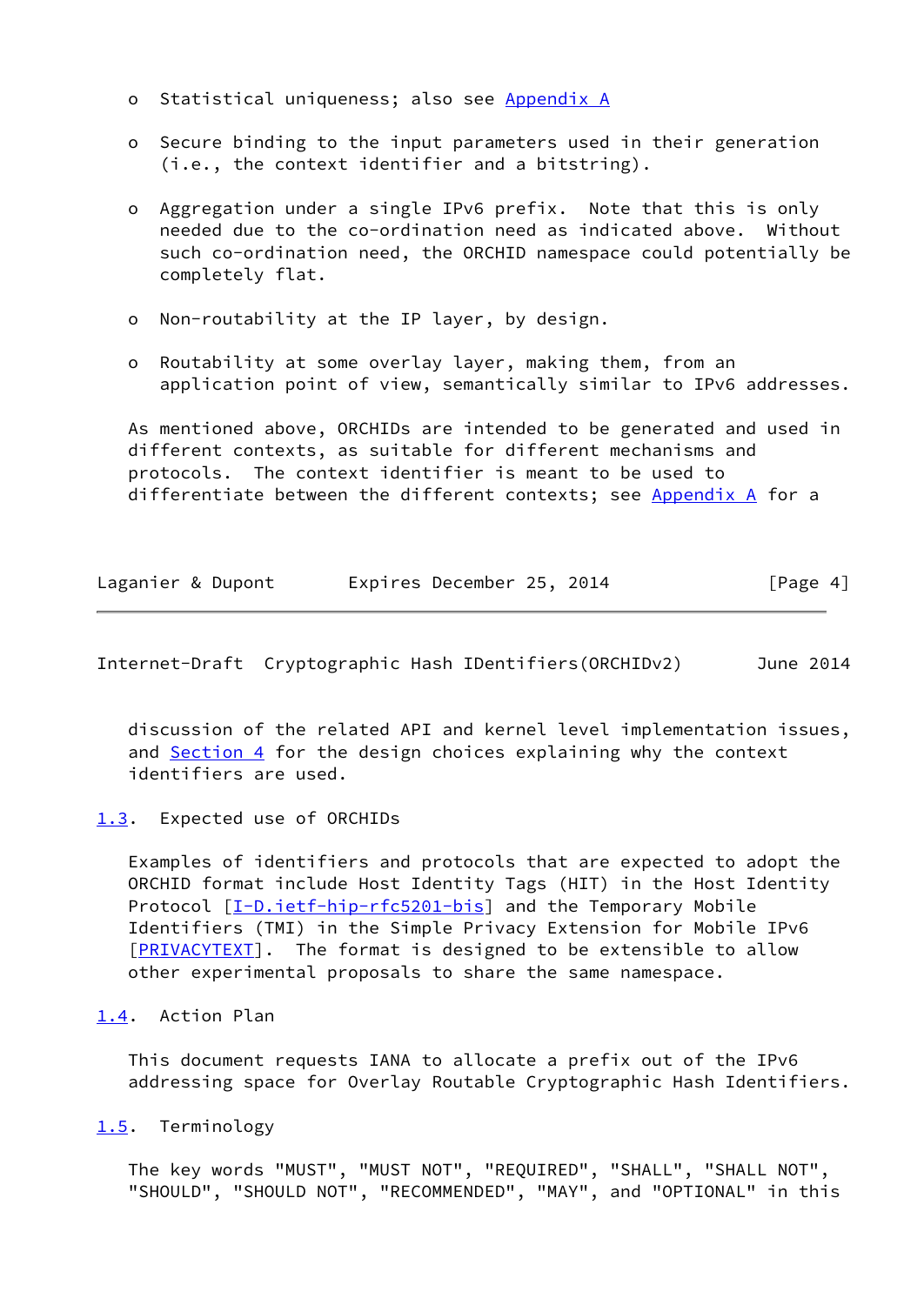document are to be interpreted as described in [\[RFC2119](https://datatracker.ietf.org/doc/pdf/rfc2119)].

# <span id="page-5-0"></span>[2](#page-5-0). Cryptographic Hash Identifier Construction

 An ORCHID is generated using the ORCHID Generation Algorithm (OGA) below. The algorithm takes a bitstring and a context identifier as input and produces an ORCHID as output. The hash function used in the ORCHID Generation Algorithm is defined for each OGA identifier by the specification for the respective usage context (e.g., HIPv2).

| Laganier & Dupont |  | Expires December 25, 2014 |  | [Page 5] |
|-------------------|--|---------------------------|--|----------|
|                   |  |                           |  |          |

Internet-Draft Cryptographic Hash IDentifiers(ORCHIDv2) June 2014

| Hash   | Input := any bitstring<br>OGA ID := 4-bits Orchid Generation Algorithm identifier<br>Hash Input := Context ID   Input<br>:= Hash_function( Hash Input)<br>ORCHID := Prefix   Encode_96( Hash ) |
|--------|------------------------------------------------------------------------------------------------------------------------------------------------------------------------------------------------|
| where: |                                                                                                                                                                                                |
|        | : Denotes concatenation of bitstrings                                                                                                                                                          |
| Input  | : A bitstring that is unique or statistically unique<br>within a given context. The bitstring is intended<br>to be associated with the to-be-created ORCHID in<br>the given context.           |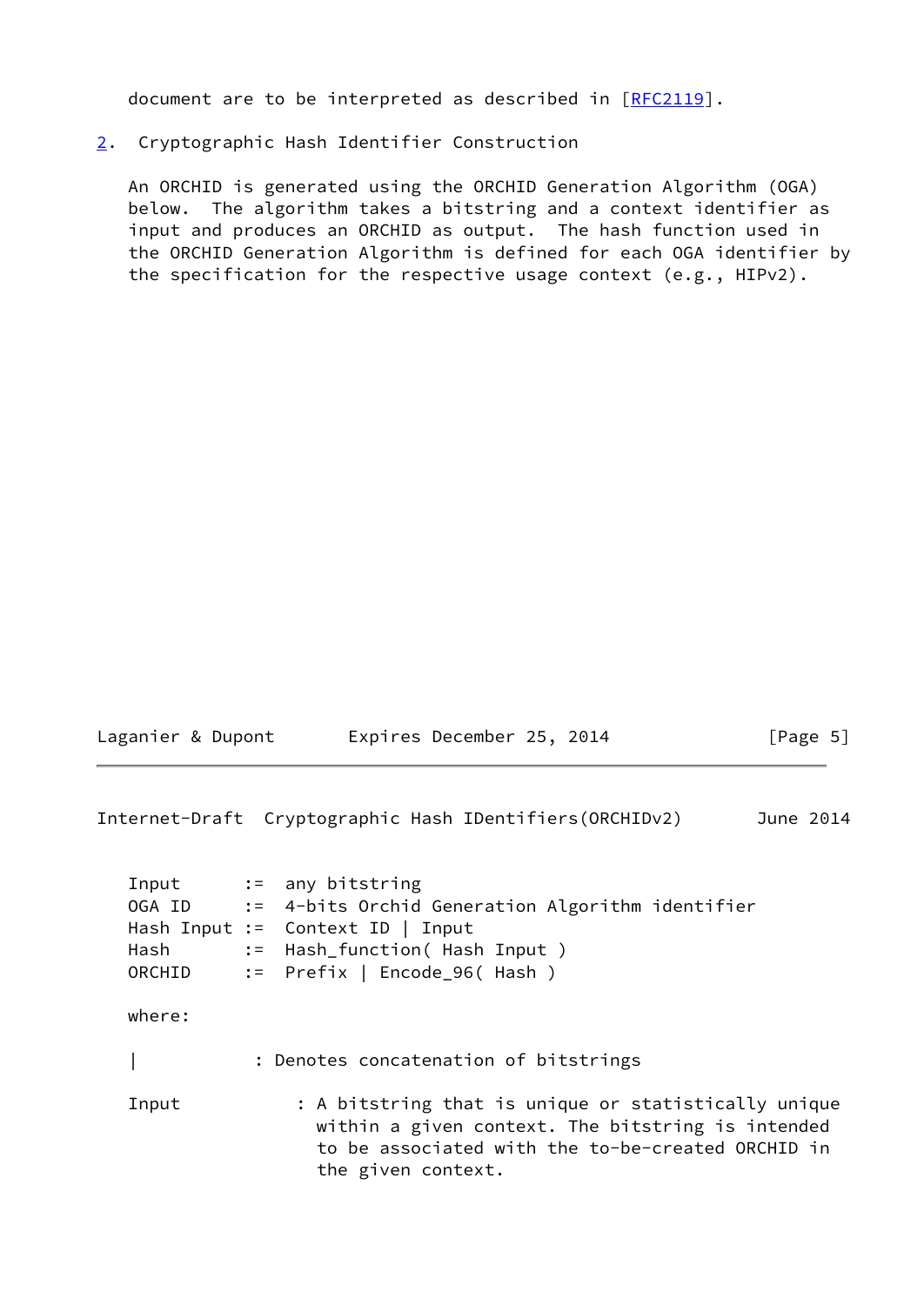Context ID : A randomly generated value defining the expected usage context for the particular ORCHID and the hash function to be used for generation of ORCHIDs in this context. These values are allocated out of the namespace introduced for CGA Type Tags; see [RFC](https://datatracker.ietf.org/doc/pdf/rfc3972) [3972](https://datatracker.ietf.org/doc/pdf/rfc3972) and

[http://www.iana.org/assignments/cga-message-types.](http://www.iana.org/assignments/cga-message-types)

- OGA ID : A 4-bit long identifier for the Hash\_function in use within the specific usage context.
- Hash\_function : The one-way hash function (i.e., hash function with pre-image resistance and second pre-image resistance) to be used as identified by the value for the OGA ID according document defining the context usage identified by the Context ID. For example, the version 2 of the HIP specification defines SHA1 [\[RFC3174](https://datatracker.ietf.org/doc/pdf/rfc3174)] as the hash function to be used to generate ORCHIDv2 used in the HIPv2 protocol when the OGA ID is 3 [[I-D.ietf-hip-rfc5201-bis\]](#page-10-4).
- Encode  $96()$  : An extraction function in which output is obtained by extracting the middle 96-bit-long bitstring from the argument bitstring.
- Prefix : A constant 28-bit-long bitstring value (IANA TBD 2001:????::/28 ?).

 To form an ORCHID, two pieces of input data are needed. The first piece can be any bitstring, but is typically expected to contain a public cryptographic key and some other data. The second piece is a

| Laganier & Dupont | Expires December 25, 2014 | [Page 6] |
|-------------------|---------------------------|----------|
|-------------------|---------------------------|----------|

<span id="page-6-0"></span>Internet-Draft Cryptographic Hash IDentifiers(ORCHIDv2) June 2014

 context identifier, which is a 128-bit-long datum, allocated as specified in [Section 6](#page-9-0). Each specific experiment (such as HIP HITs or MIP6 TMIs) is expected to allocate their own, specific context identifier.

 The input bitstring and context identifier are concatenated to form an input datum, which is then fed to the cryptographic hash function to be used for the value of the OGA identifier according to the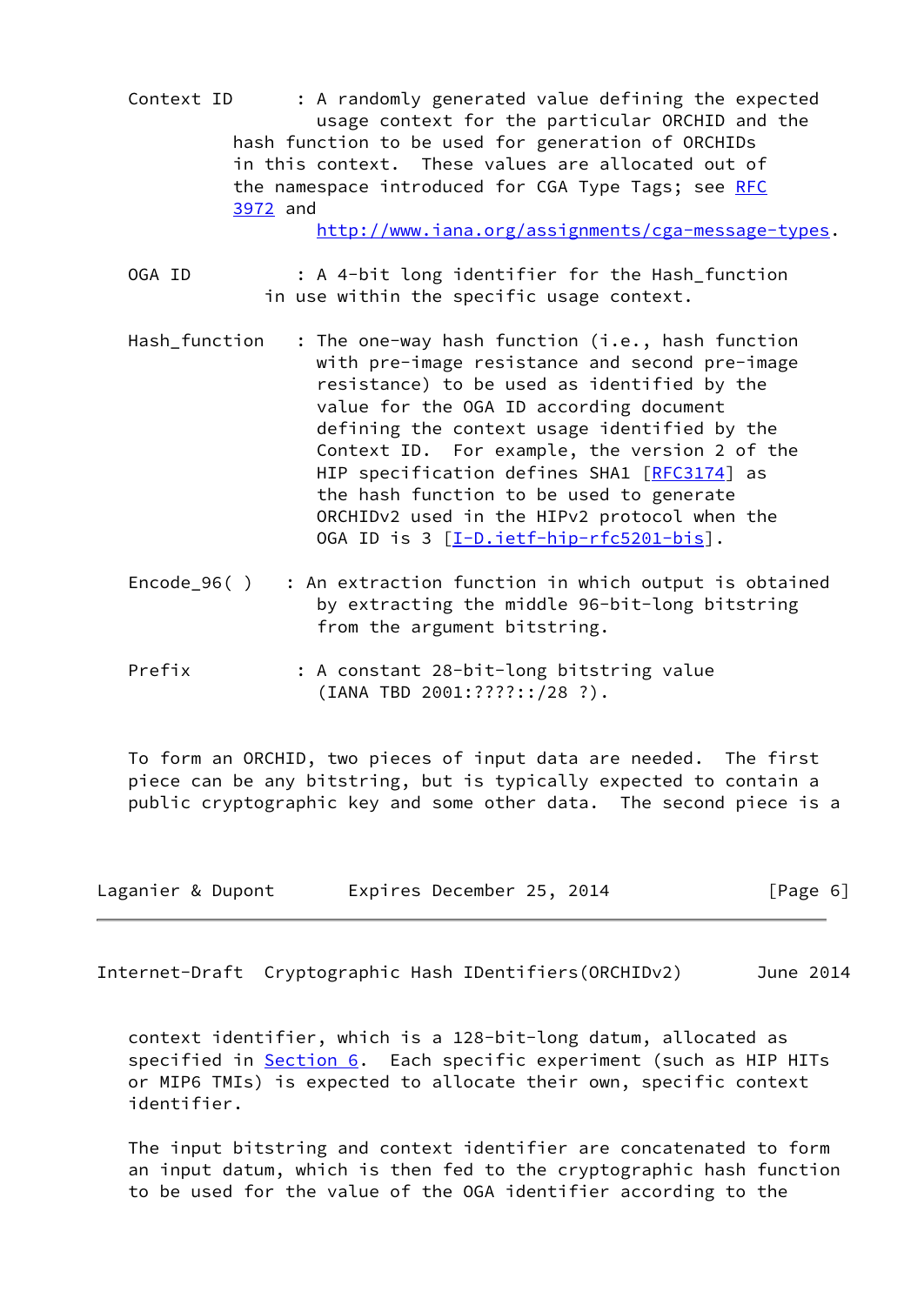document defining the context usage identified by the Context ID. The result of the hash function is processed by an encoding function, resulting in a 96-bit-long value. This value is prepended with the concatenation of the 28-bit ORCHID prefix and the 4-bit OGA ID. The result is the ORCHID, a 128-bit-long bitstring that can be used at the IPv6 APIs in hosts participating to the particular experiment.

 The ORCHID prefix is allocated under the IPv6 global unicast address block. Hence, ORCHIDs are indistinguishable from IPv6 global unicast addresses. However, it should be noted that ORCHIDs do not conform with the IPv6 global unicast address format defined in [Section](https://datatracker.ietf.org/doc/pdf/rfc4291#section-2.5.4) 2.5.4 of [RFC4291] since they do not have a 64-bit Interface ID formatted as described in Section [2.5.1. of \[RFC4291\]](https://datatracker.ietf.org/doc/pdf/rfc4291#section-2.5.1).

<span id="page-7-0"></span>[3](#page-7-0). Routing and Forwarding Considerations

 ORCHIDs are designed to serve as location independent endpoint identifiers rather than IP-layer locators. Therefore, routers MAY be configured not to forward any packets containing an ORCHID as a source or a destination address. If the destination address is an ORCHID but the source address is a valid unicast source address, routers MAY be configured to generate an ICMP Destination Unreachable, Administratively Prohibited message.

 ORCHIDs are not designed for use in IPv6 routing protocols, since such routing protocols are based on the architectural definition of IPv6 addresses. Future non-IPv6 routing systems, such as overlay routing systems, may be designed based on ORCHIDs. Any such ORCHID based routing system is out of scope of this document.

 Router software MUST NOT include any special handling code for ORCHIDs. In other words, the non-routability property of ORCHIDs, if implemented, is to be implemented via configuration rather than by hardwired software code, e.g., the ORCHID prefix can be blocked by a simple configuration rule such as an Access Control List entry.

Laganier & Dupont Expires December 25, 2014 [Page 7]

<span id="page-7-2"></span>Internet-Draft Cryptographic Hash IDentifiers(ORCHIDv2) June 2014

<span id="page-7-1"></span>[4](#page-7-1). Design Choices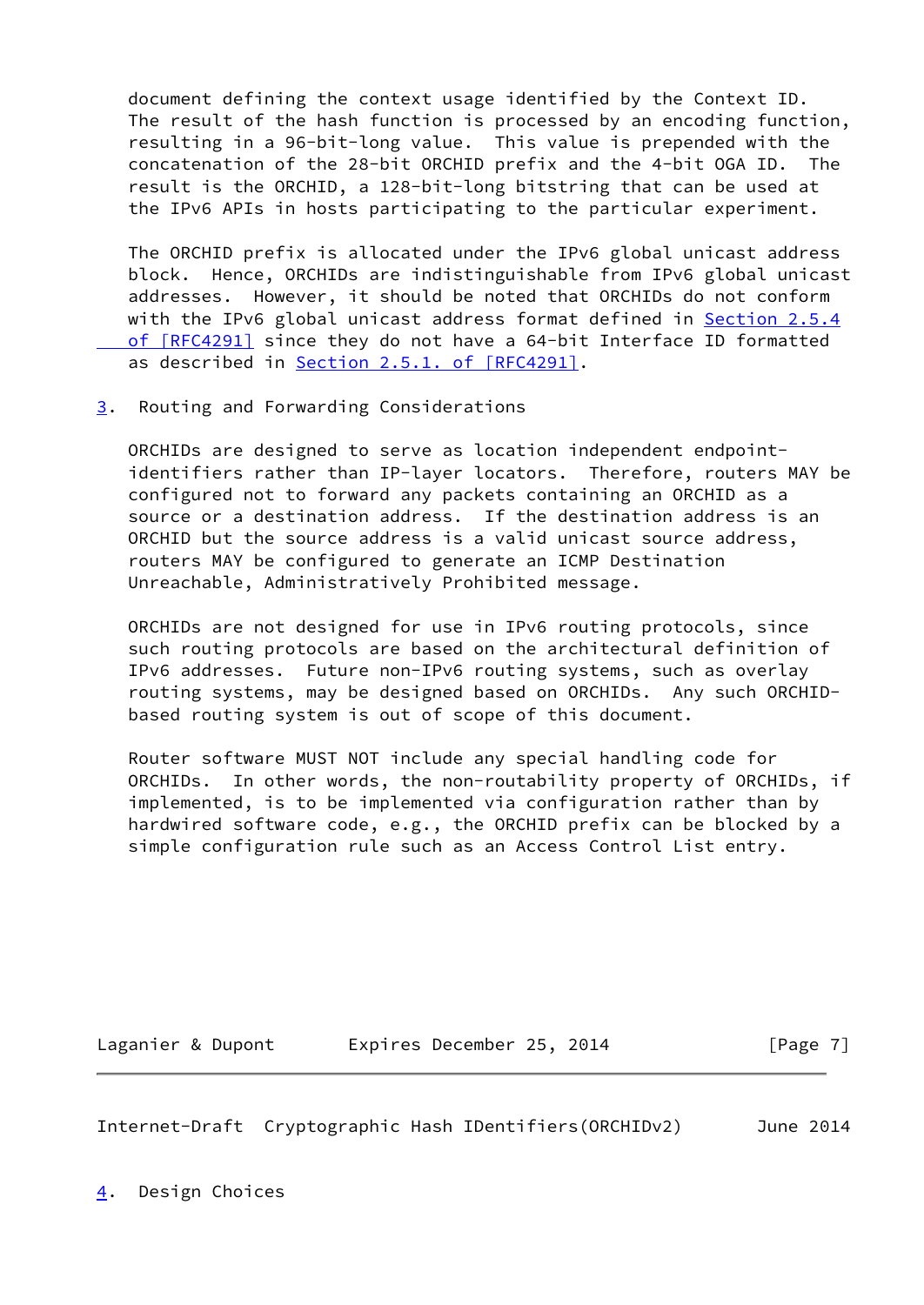The design of this namespace faces two competing forces:

- o As many bits as possible should be preserved for the hash result.
- o It should be possible to share the namespace between multiple mechanisms.

 The desire to have a long hash result requires that the prefix be as short as possible, and use few (if any) bits for additional encoding. The present design takes this desire to the maximum: all the bits beyond the prefix and the ORCHID generation algorithm identifier are used as hash output. This leaves no bits in the ORCHID itself available for identifying the context, however the 4 bits used to encode the ORCHID generation algorithm identifier provides cryptographich agility with respect to the hash function in use for a given context; see **Section 5**.

 The desire to allow multiple mechanisms to share the namespace has been resolved by including the context identifier in the hash function input. While this does not allow the mechanism to be directly inferred from a ORCHID, it allows one to verify that a given input bitstring and ORCHID belong to a given context, with high- probability; but also see [Section 5.](#page-8-0)

<span id="page-8-0"></span>[5](#page-8-0). Security Considerations

 ORCHIDs are designed to be securely bound to the Context ID and the bitstring used as the input parameters during their generation. To provide this property, the ORCHID generation algorithm relies on the second-preimage resistance (a.k.a. one-way) property of the hash function used in the generation  $[REC4270]$ . To have this property and to avoid collisions, it is important that the allocated prefix is as short as possible, leaving as many bits as possible for the hash output.

 For a given Context ID, all mechanisms using ORCHIDs MUST use exactly the same mechanism for generating an ORCHID from the input bitstring. Allowing different mechanisms, without explicitly encoding the mechanism in the Context ID or the ORCHID itself, would allow so called bidding-down attacks. That is, if multiple different hash functions were allowed to construct ORCHIDs valid for the same Context ID, and if one of the hash functions became insecure, that would allow attacks against even those ORCHIDs valid for the same Context ID that had been constructed using the other, still secure hash functions.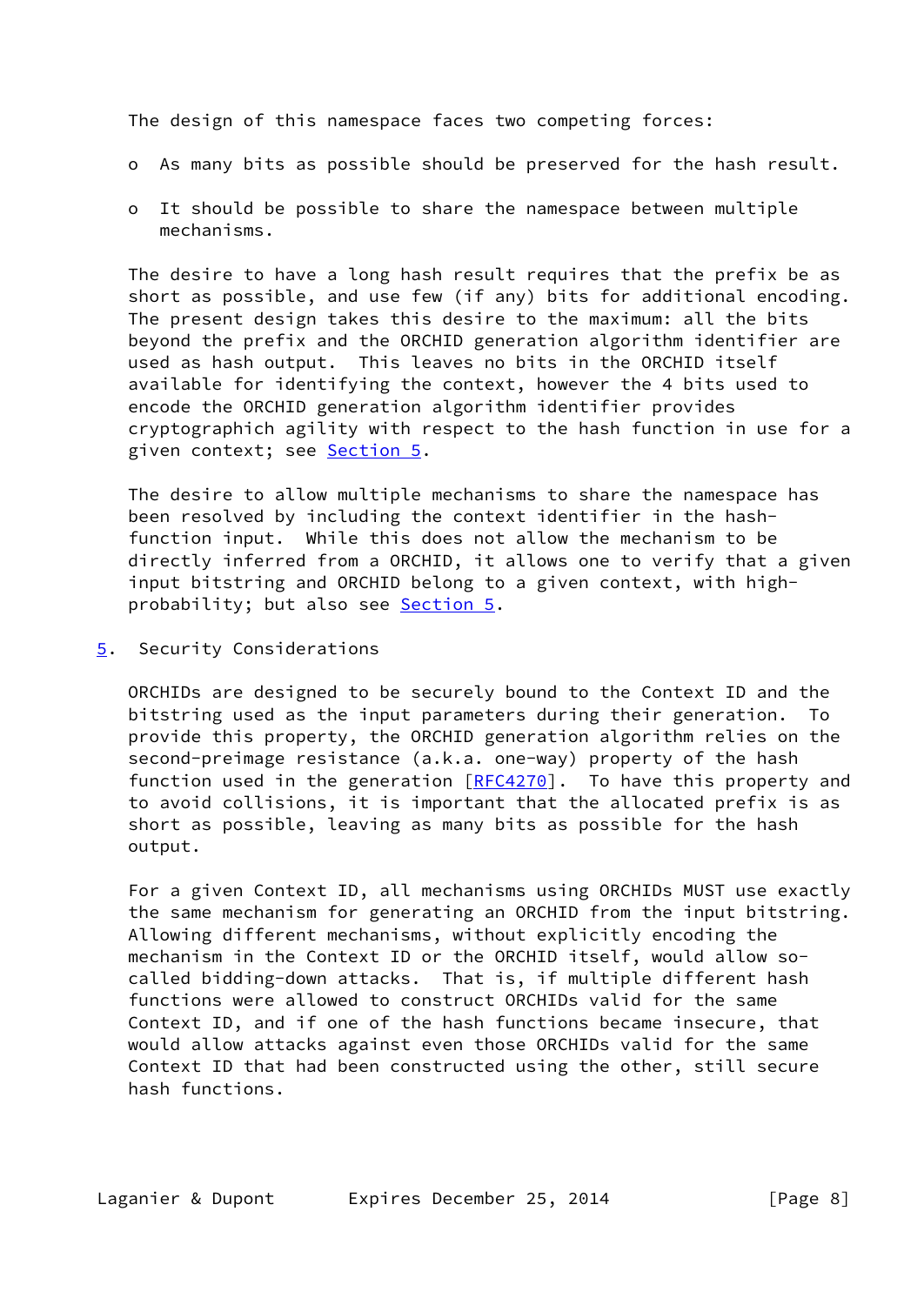<span id="page-9-1"></span>Internet-Draft Cryptographic Hash IDentifiers(ORCHIDv2) June 2014

 An identifier for the hash function to be used for the ORCHID generation is encoded in the ORCHID itself, while the semantic for the values taken by this identifier are defined separately for each Context ID. Therefore, the present design allows to use different hash functions to be used per given Context ID for constructing ORCHIDs from input bitstrings. If more secure hash functions are later needed, newer values for the ORCHID generation algorithm can be defined for the given Context ID.

 In order to preserve a low enough probability of collisions (see Appendix  $A$ ), each method MUST utilize a mechanism that makes sure that the distinct input bitstrings are either unique or statistically unique within that context. There are several possible methods to ensure this; for example, one can include into the input bitstring a globally maintained counter value, a pseudo-random number of sufficient entropy (minimum 96 bits), or a randomly generated public cryptographic key. The Context ID makes sure that input bitstrings from different contexts never overlap. These together make sure that the probability of collisions is determined only by the probability of natural collisions in the hash space and is not increased by a possibility of colliding input bitstrings.

<span id="page-9-0"></span>[6](#page-9-0). IANA Considerations

 Because the updated ORCHIDv2 format is not backward compatible with the earlier one, IANA is requested to allocate a new 28-bit prefix out of the IANA IPv6 Special Purpose Address Block, namely  $2001:0000::/23$ , as per  $[REC6890]$ . The prefix that was temporarily allocated for the experimental ORCHID was returned to IANA in March 2014 [\[RFC4843](https://datatracker.ietf.org/doc/pdf/rfc4843)].

 The Context Identifier (or Context ID) is a randomly generated value defining the usage context of an ORCHID and the hash function to be used for generation of ORCHIDs in this context. This document defines no specific value. The Context ID shares the name space introduced for CGA Type Tags. Hence, defining new values follows the rules of Section [8 of \[RFC3972\]](https://datatracker.ietf.org/doc/pdf/rfc3972#section-8), i.e., First Come First Served.

<span id="page-9-2"></span>[7](#page-9-2). Contributors

 Pekka Nikander (pekka.nikander@nomadiclab.com) co-authored an earlier, experimental version of this specification [\[RFC4843](https://datatracker.ietf.org/doc/pdf/rfc4843)].

<span id="page-9-3"></span>[8](#page-9-3). Acknowledgments

Special thanks to Geoff Huston for his sharp but constructive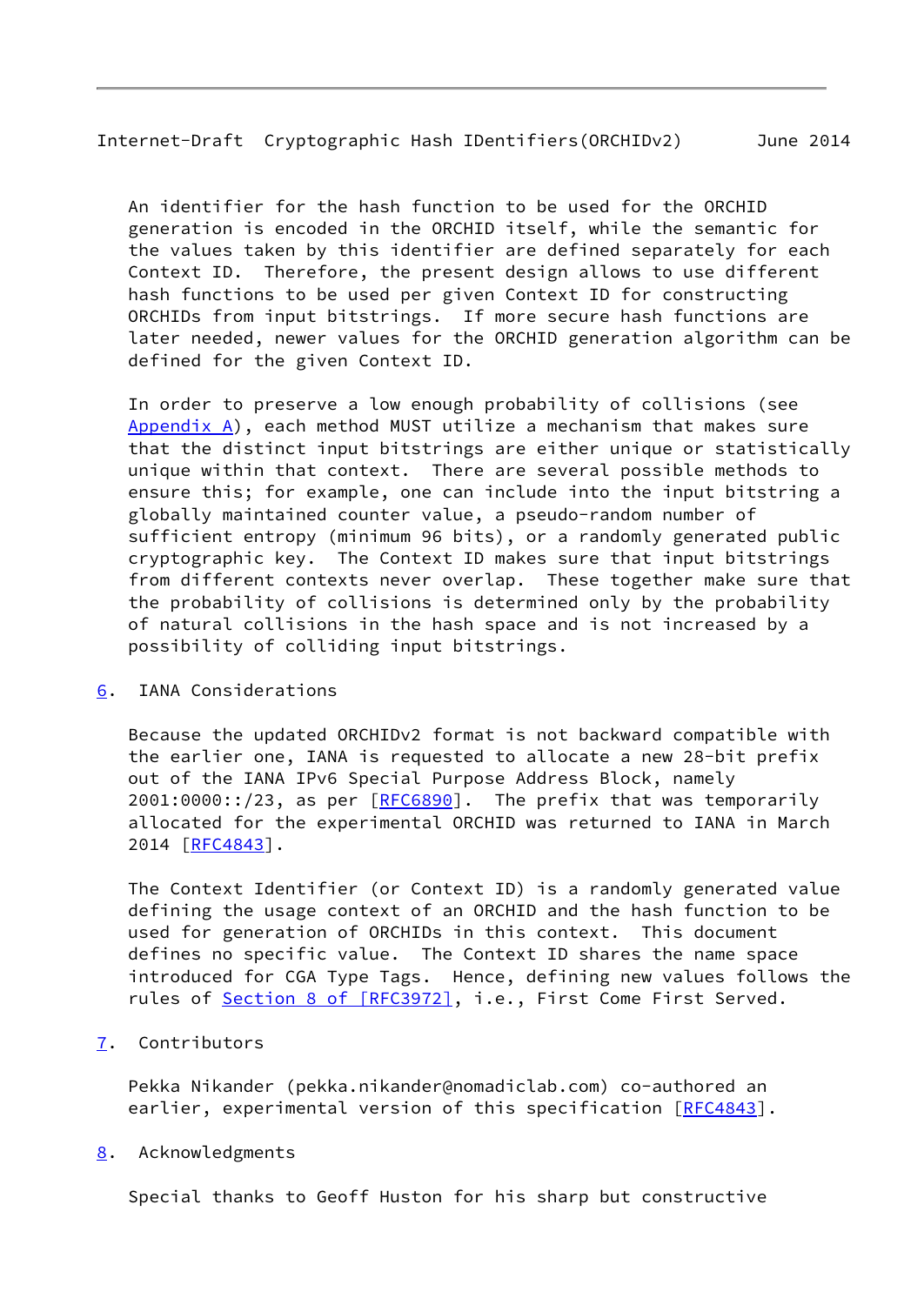critique during the development of this memo. Tom Henderson helped to clarify a number of issues. This document has also been improved

Laganier & Dupont Expires December 25, 2014 [Page 9]

<span id="page-10-1"></span>Internet-Draft Cryptographic Hash IDentifiers(ORCHIDv2) June 2014

 by reviews, comments, and discussions originating from the IPv6, Internet Area, and IETF communities.

### <span id="page-10-0"></span>[9](#page-10-0). References

- <span id="page-10-2"></span>[9.1](#page-10-2). Normative references
	- [RFC2119] Bradner, S., "Key words for use in RFCs to Indicate Requirement Levels", [BCP 14](https://datatracker.ietf.org/doc/pdf/bcp14), [RFC 2119](https://datatracker.ietf.org/doc/pdf/rfc2119), March 1997.
	- [RFC3972] Aura, T., "Cryptographically Generated Addresses (CGA)", [RFC 3972,](https://datatracker.ietf.org/doc/pdf/rfc3972) March 2005.

#### <span id="page-10-3"></span>[9.2](#page-10-3). Informative references

<span id="page-10-4"></span>[I-D.ietf-hip-rfc5201-bis]

 Moskowitz, R., Heer, T., Jokela, P., and T. Henderson, "Host Identity Protocol Version 2 (HIPv2)", [draft-ietf](https://datatracker.ietf.org/doc/pdf/draft-ietf-hip-rfc5201-bis-14) [hip-rfc5201-bis-14](https://datatracker.ietf.org/doc/pdf/draft-ietf-hip-rfc5201-bis-14) (work in progress), October 2013.

## <span id="page-10-5"></span>[PRIVACYTEXT]

 Dupont, F., "A Simple Privacy Extension for Mobile IPv6", Work in Progress, July 2006.

- [RFC1918] Rekhter, Y., Moskowitz, R., Karrenberg, D., Groot, G., and E. Lear, "Address Allocation for Private Internets", [BCP](https://datatracker.ietf.org/doc/pdf/bcp5) [5,](https://datatracker.ietf.org/doc/pdf/bcp5) [RFC 1918](https://datatracker.ietf.org/doc/pdf/rfc1918), February 1996.
- [RFC3174] Eastlake, D. and P. Jones, "US Secure Hash Algorithm 1 (SHA1)", [RFC 3174,](https://datatracker.ietf.org/doc/pdf/rfc3174) September 2001.
- [RFC4270] Hoffman, P. and B. Schneier, "Attacks on Cryptographic Hashes in Internet Protocols", [RFC 4270](https://datatracker.ietf.org/doc/pdf/rfc4270), November 2005.
- [RFC4291] Hinden, R. and S. Deering, "IP Version 6 Addressing Architecture", [RFC 4291](https://datatracker.ietf.org/doc/pdf/rfc4291), February 2006.
- [RFC4843] Nikander, P., Laganier, J., and F. Dupont, "An IPv6 Prefix for Overlay Routable Cryptographic Hash Identifiers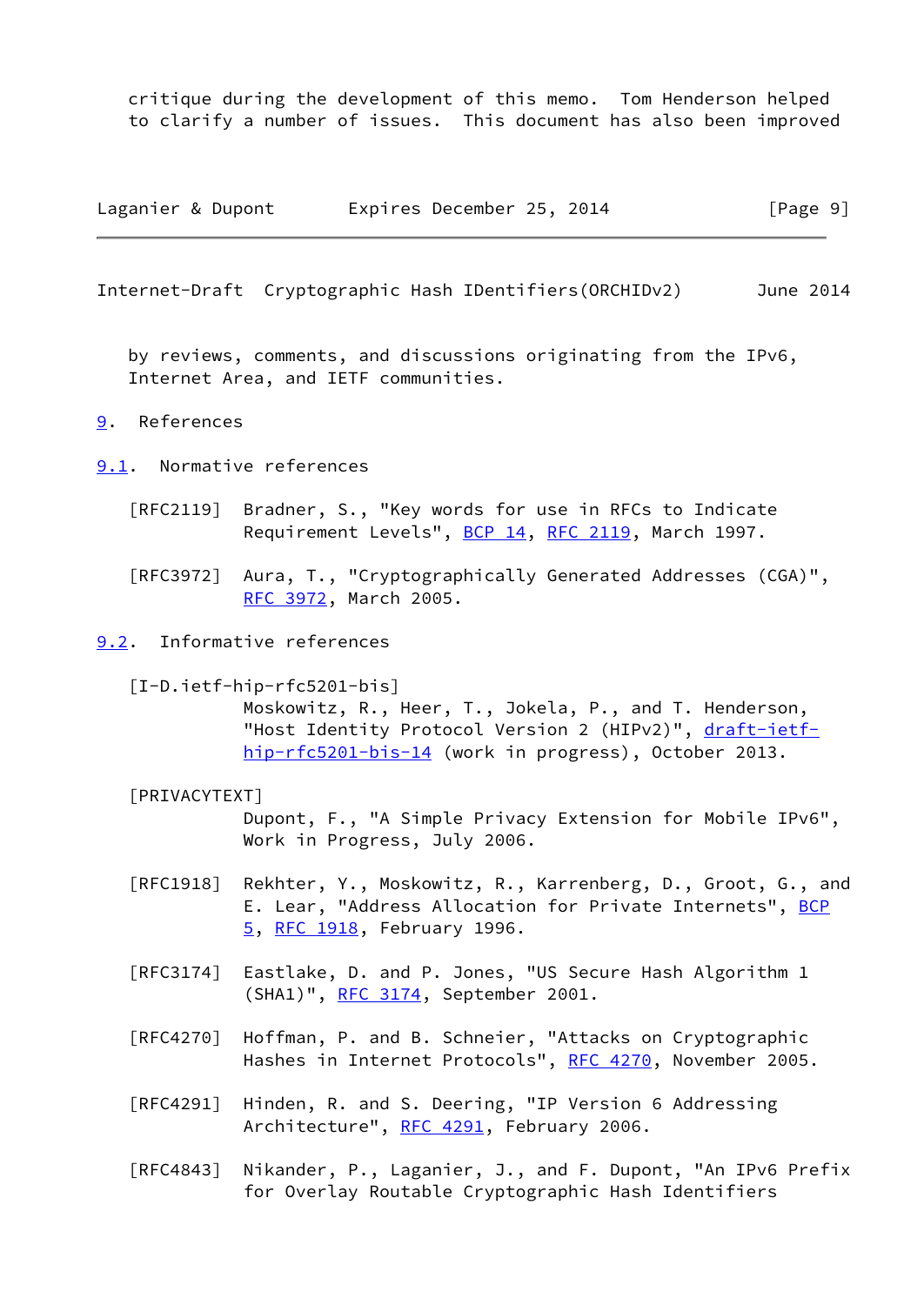(ORCHID)", [RFC 4843](https://datatracker.ietf.org/doc/pdf/rfc4843), April 2007.

 [RFC6890] Cotton, M., Vegoda, L., Bonica, R., and B. Haberman, "Special-Purpose IP Address Registries", [BCP 153,](https://datatracker.ietf.org/doc/pdf/bcp153) [RFC](https://datatracker.ietf.org/doc/pdf/rfc6890) [6890,](https://datatracker.ietf.org/doc/pdf/rfc6890) April 2013.

Laganier & Dupont Expires December 25, 2014 [Page 10]

<span id="page-11-1"></span>Internet-Draft Cryptographic Hash IDentifiers(ORCHIDv2) June 2014

<span id="page-11-0"></span>[Appendix A.](#page-11-0) Collision Considerations

 As noted earlier, the aim is that so long as keys are not reused, ORCHIDs be globally unique in a statistical sense. That is, given the ORCHID referring to a given entity, the probability of the same ORCHID being used to refer to another entity elsewhere in the Internet must be sufficiently low so that it can be ignored for most practical purposes. We believe that the presented design meets this goal; see [Section 4.](#page-7-1)

 As mentioned above, ORCHIDs are expected to be used at the legacy IPv6 APIs between consenting hosts. The context ID is intended to differentiate between the various experiments, or contexts, sharing the ORCHID namespace. However, the context ID is not present in the ORCHID itself, but only in front of the input bitstring as an input to the hash function. While this may lead to certain implementation related complications, we believe that the trade-off of allowing the hash result part of an ORCHID being longer more than pays off the cost.

 Because ORCHIDs are not routable at the IP layer, in order to send packets using ORCHIDs at the API level, the sending host must have additional overlay state within the stack to determine which parameters (e.g., what locators) to use in the outgoing packet. An underlying assumption here, and a matter of fact in the proposals that the authors are aware of, is that there is an overlay protocol for setting up and maintaining this additional state. It is assumed that the state-set-up protocol carries the input bitstring, and that the resulting ORCHID-related state in the stack can be associated back with the appropriate context and state-set-up protocol.

<span id="page-11-2"></span>[Appendix B.](#page-11-2) Changes from [RFC 4843](https://datatracker.ietf.org/doc/pdf/rfc4843)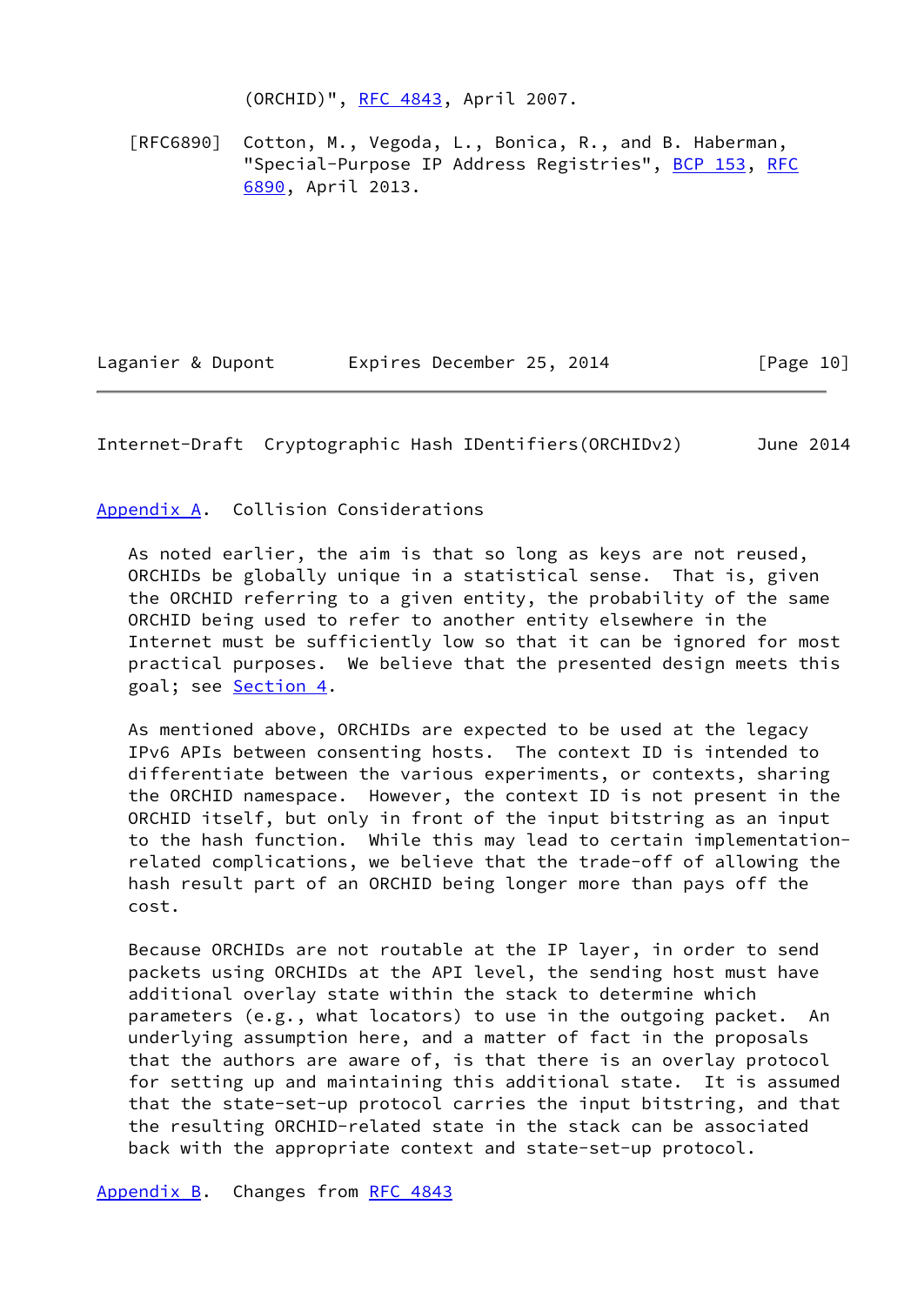- o Updated HIP references to revised HIP specifications.
- o The Overlay Routable Cryptographic Hash Identifiers originally defined in [[RFC4843](https://datatracker.ietf.org/doc/pdf/rfc4843)] lacked a mechanism for cryptographic algorithm agility. The updated ORCHID format specified in this document removes this limitation by encoding in the identifier itself an index to the suite of cryptographic algorithms in use.
- o Moved the collision considerations section into an annex, and removed unnecessary discussions.
- o Removed the discussion on overlay routing.

| Laganier & Dupont | Expires December 25, 2014 |  | [Page 11] |
|-------------------|---------------------------|--|-----------|
|-------------------|---------------------------|--|-----------|

Internet-Draft Cryptographic Hash IDentifiers(ORCHIDv2) June 2014

Authors' Addresses

 Julien Laganier Luminate Wireless, Inc. Cupertino, CA USA

EMail: julien.ietf@gmail.com

 Francis Dupont Internet Systems Consortium

EMail: fdupont@isc.org